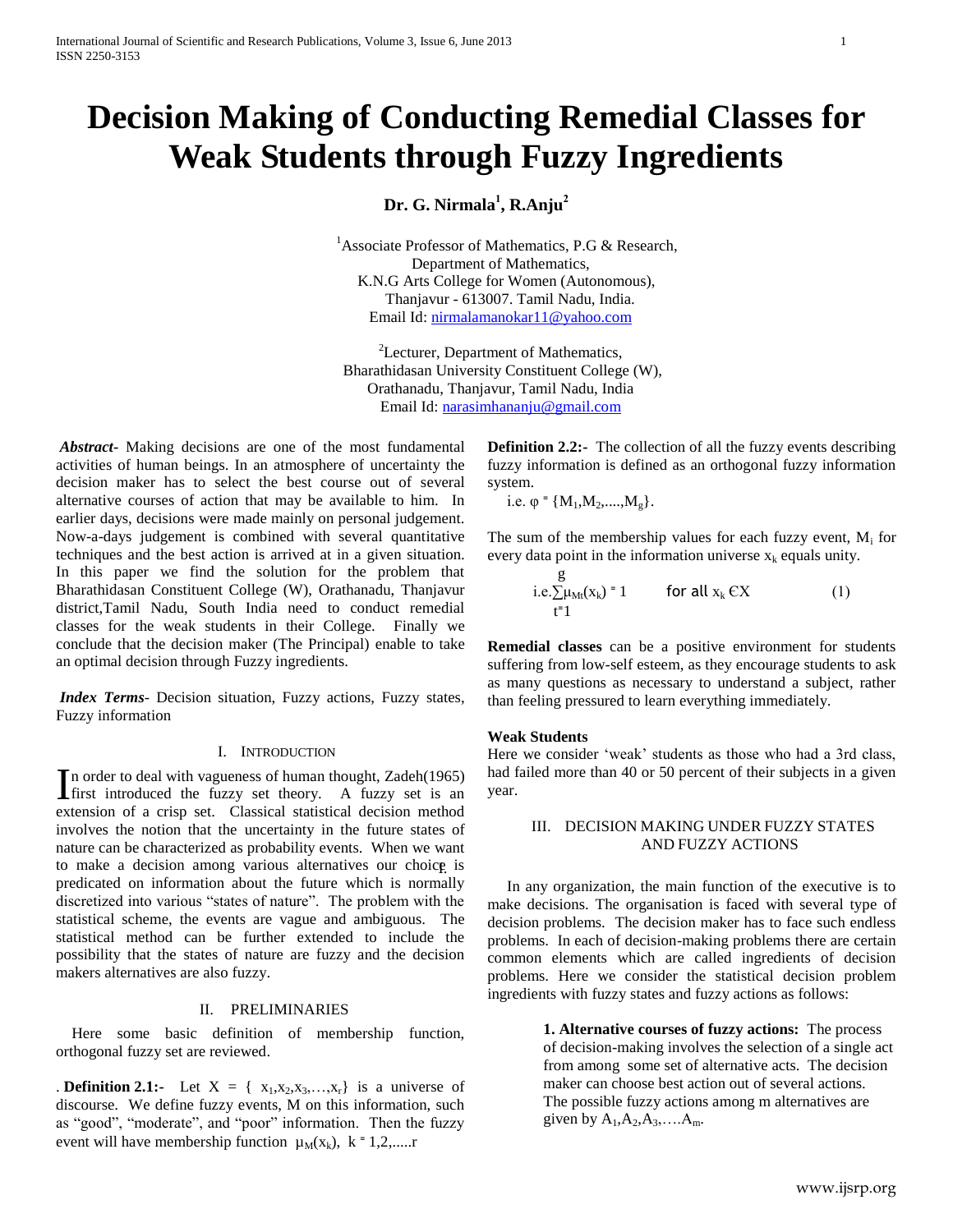**2. Uncertainity:** In all decision problems "uncertainty" is found to be a common element. When there are many possible outcomes of an event (also called fuzzy states of nature) one cannot predict with certainity and it is only the probability. Here the possible fuzzy states of nature is given by  $F_s$ ,  $s=1,2,...n$ and the orthogonal condition on the fuzzy state is given by n

i.e. 
$$
\sum_{s=1}^{\infty} \mu_{Fs}(s_i) = 1
$$
 i = 1,2,...n (2)

**3. Utility value:** In order to evaluate each possible course of action the result of each event with each course of action have a payoff value. While the fuzzy alternative have a utility value. We assign a **utility value**  $\mathbf{u}_{j}$  for a given fuzzy alternative  $A_j$  and the future states of nature  $F_s$ . A number of consequences for various fuzzy states of nature will be mxn in number.

**4. Decision criteria:** The decision maker must determine how to select the best course of action. In most statistical decision problems the decision payoff (EP) is used as a decision criteria. In Fuzzy decision making problem the expected utility is used as a decision criteria. The utility value is a non-dimensional unit and it should be determined by the decision maker. The values are usually arranged in matrix form shown in Table 1.

The expected utility of fuzzy alternative  $A_j$  is given by

$$
E(u_j) = \sum_{s=1}^{n} u_{js} P(F_s) \quad i = 1, 2, ... n \quad (3)
$$
  
where  

$$
P(F_s) = \sum_{s=1}^{n} \mu_{Fs}(s_i) P(s_i) \quad (4)
$$

## **Table I: Utility values for fuzzy states & fuzzy alternatives**

| $u_{js}$ | $\mathbf{F}_1$ | F <sub>2</sub> |   | $\mathbf{F}_{\rm n}$ |
|----------|----------------|----------------|---|----------------------|
| $A_1$    | $u_{11}$       | $u_{12}$       | . | $u_{1n}$             |
| $A_2$    | $u_{21}$       | $u_{22}$       |   | $u_{2n}$             |
| ٠        |                |                |   |                      |
| $A_m$    | $u_{m1}$       | $u_{m2}$       | . | $u_{mn}$             |

 The membership values for each orthogonal fuzzy set on the fuzzy information system is given by

$$
\sum_{t} \mu_{Mt}(x_i) = 1 \tag{5}
$$

In order to make an optimal decision some criterion and additional information are necessary. With the utility matrix the decision maker may be able to reach the optimal solution of a problem. The most common decision criteria is the maximum expected utility among all fuzzy alternatives.

i.e. 
$$
E(u^*) = max E(u_j)
$$
 (6)

Which leads to the selection of fuzzy alternative  $A_k$  if  $u^* = E(u_k)$ 

# IV. APPLICATIONS AND RESULTS

 Suppose that the Bharathidasan university has allotted fund to conduct remedial classes for weak students in BDUCC(W), Orathanadu, Thanjavur district, Tamil Nadu, South India. A sample analysis of examination results of 2500 students was made. Considering all the departments it was found that only the students of the following three departments have weak students.The records of 400 students performance are given below.

| <b>Scores</b>        | <b>Below</b> | Between | Above | Total |
|----------------------|--------------|---------|-------|-------|
| No.of Students       | 40           | 40&50   | 50    |       |
| B.A., (English)      | 90           | 20      | 10    | 120   |
| B.Sc., (Mathematics) | 30           | 30      | 70    | 130   |
| B.Com., (Commerce)   | 25           | 30      | 95    | 150   |
| Total                | 145          | 80      | 175   | 400   |

After verifying the above record, the decision maker has to take an optimal decision using fuzzy ingredients.

> i.e. the decision maker has to select one of the three departments for conducting remedial classes.

# **Solution**

The three courses of fuzzy alternatives (actions) are

 $A_1$ - Students belonging to the department of English

- $A<sub>2</sub>$  Students belonging to the department of Mathematics
- A3- Students belonging to the department of Commerce

The three possible fuzzy states of nature are

 $F_1$ -Below average marks  $F_2$ - Average marks F3-Above Average marks

The prior probabilities for each of these fuzzy states are

$$
P(s_1) = 0.3
$$
  
 
$$
P(s_2) = 0.4
$$
  
 
$$
P(s_3) = 0.3
$$

Consider each department as  $x_1$ -Tamil;  $x_2$ -English;  $x_3$ -Mathematics;  $x_4$ -History;  $x_5$ -Economics;  $x_6$ -Physics;  $x_7$ -Chemistry;  $x_8$ . Social Work;  $x_9$ -Computer Science;  $x_{10}$ -Commerce. The utilities of  $x_2, x_3 \& x_{10}$  are